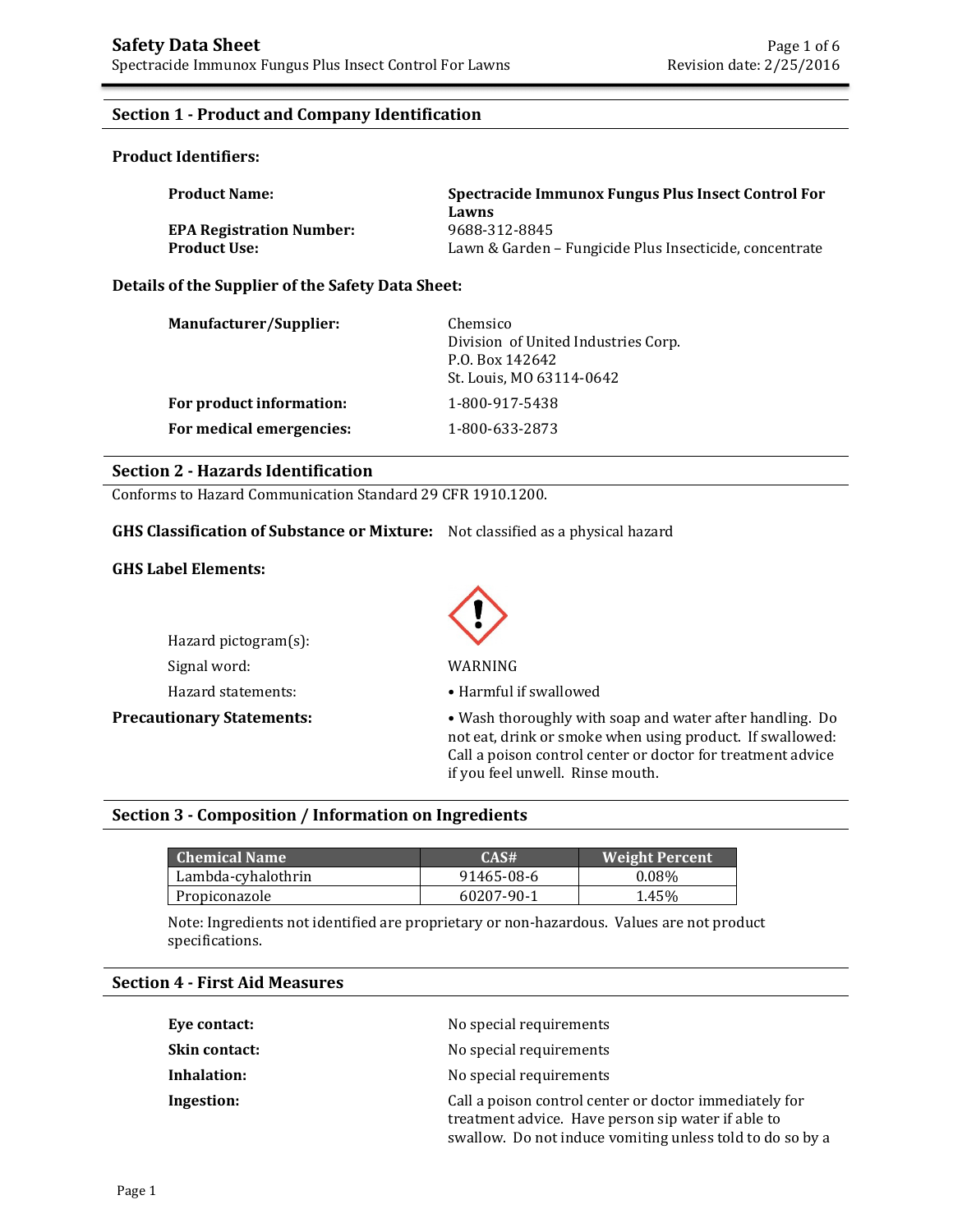|                        | poison control center or doctor. Do not give anything by<br>mouth to an unconscious person.                                                                                                                                       |
|------------------------|-----------------------------------------------------------------------------------------------------------------------------------------------------------------------------------------------------------------------------------|
| Notes to physician:    | None                                                                                                                                                                                                                              |
| <b>General advice:</b> | If you feel unwell, seek medical advice (show the label<br>where possible). Ensure that medical personnel are aware<br>of the material(s) involved, and take precautions to protect<br>themselves. Keep out of reach of children. |

### **Section 5 - Fire Fighting Measures**

| <b>Flammable properties:</b>                   | Not flammable by OSHA criteria.                                                                                                                                                                                                              |
|------------------------------------------------|----------------------------------------------------------------------------------------------------------------------------------------------------------------------------------------------------------------------------------------------|
| Suitable extinguishing media:                  | Water fog, foam, $CO2$ , dry chemical                                                                                                                                                                                                        |
| Unsuitable extinguishing media:                | Not available                                                                                                                                                                                                                                |
| Specific hazards arising from the<br>chemical: | Container may melt and leak in heat of fire. Do not allow<br>run-off from firefighting to enter drains or water courses.                                                                                                                     |
| Protective equipment for firefighters:         | Firefighters should wear full protective clothing including<br>self-contained breathing apparatus.                                                                                                                                           |
| <b>Hazardous combustion products:</b>          | None known                                                                                                                                                                                                                                   |
| Sensitivity to mechanical impact:              | None known                                                                                                                                                                                                                                   |
| <b>Explosion data:</b>                         | Not available                                                                                                                                                                                                                                |
| Sensitivity to static discharge:               | Not available                                                                                                                                                                                                                                |
| <b>Personal precautions:</b>                   | Keep unnecessary personnel away. Do not touch or walk<br>through spilled material. Do not touch damaged containers<br>or spilled material unless wearing appropriate protective<br>clothing. Keep people away from and upwind of spill/leak. |

#### **Section 6 - Accidental Release Measures**

| <b>Personal precautions:</b>      | Remove all sources of ignition. Wear personal protective<br>equipment. Wash thoroughly after handling.                                                                                                                                                                                                                                                                                                                                                  |
|-----------------------------------|---------------------------------------------------------------------------------------------------------------------------------------------------------------------------------------------------------------------------------------------------------------------------------------------------------------------------------------------------------------------------------------------------------------------------------------------------------|
| For emergency responders:         | If specialized clothing is required to deal with the spillage,<br>take note of any information in Section 8 on suitable and<br>unsuitable materials.                                                                                                                                                                                                                                                                                                    |
| <b>Environmental precautions:</b> | Avoid dispersal of spilled material and runoff and contact<br>with soil, waterways, drains and sewers.                                                                                                                                                                                                                                                                                                                                                  |
| Methods for containment and       |                                                                                                                                                                                                                                                                                                                                                                                                                                                         |
| cleaning up:                      | Stop leak if without risk. Move containers from spill area.<br>Before attempting clean up, refer to hazard data given<br>above. Small spills may be absorbed with earth, sand or<br>absorbent material swept up and placed in suitable,<br>covered, and labeled containers. Prevent large spills from<br>entering sewers or waterways. Contact emergency<br>services and supplier for advice. Never return spills in<br>original containers for re-use. |

#### **Section 7 - Handling and Storage**

**Precautions for safe handling:** Put on appropriate personal protective equipment (see Section 8). Do not use near heat, open flame or any other ignition source. Avoid contact with skin, eyes and clothing.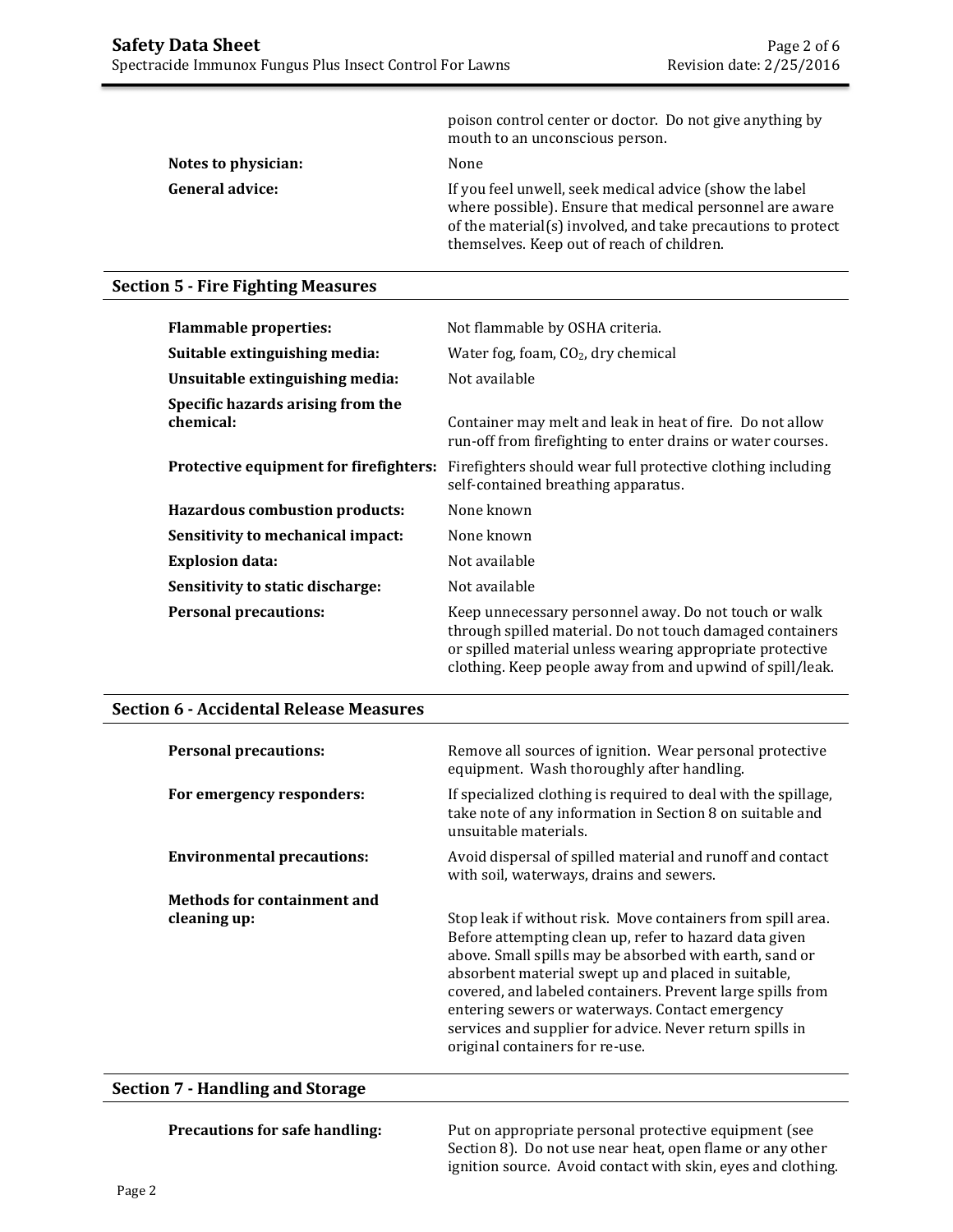|          | Use an appropriate respirator when adequate ventilation<br>is not available. Avoid breathing vapors or spray mists of<br>the product.                                                                                                                                                                           |
|----------|-----------------------------------------------------------------------------------------------------------------------------------------------------------------------------------------------------------------------------------------------------------------------------------------------------------------|
| Storage: | Store product in a cool, dry place, out of reach of children.<br>Keep container closed when not in use. Keep away from<br>food, drink and animal feedingstuffs. Keep tightly closed.<br>Non-refillable container. Do not reuse or refill this<br>container. Place in trash or offer for recycling if available. |

# **Section 8 - Exposure Controls / Personal Protection**

#### **Exposure guidelines:**

| <b>Components with Occupational Exposure Limits</b> |            |                                                            |  |                 |          |       |               |
|-----------------------------------------------------|------------|------------------------------------------------------------|--|-----------------|----------|-------|---------------|
|                                                     |            | <b>Exposure Limits</b>                                     |  |                 |          |       |               |
|                                                     |            | <b>ACGIH TLV</b><br><b>OSHA PEL</b><br><b>Supplier OEL</b> |  |                 |          |       |               |
| <b>Chemical name</b>                                |            | $mg/m^3$<br>ppm                                            |  | ppm             | $mg/m^3$ | ppm   | $mg/m^3$      |
| Lambda-cyhalothrin                                  | <b>TWA</b> | Not established                                            |  | Not established |          | ----- | $0.04$ (skin) |
| Propiconazole                                       | <b>TWA</b> | Not listed                                                 |  | Not listed      |          |       | Not listed    |

**Engineering controls: Controls: General ventilation normally adequate.** 

#### **Personal protective equipment:**

| нат ргоссенте едигритене               |                                                                                                                                                                                       |
|----------------------------------------|---------------------------------------------------------------------------------------------------------------------------------------------------------------------------------------|
| <b>Eye/Face protection:</b>            | None required                                                                                                                                                                         |
| Skin and body protection:              | None required                                                                                                                                                                         |
| <b>Respiratory protection:</b>         | Where exposure guideline levels may be exceeded, use an<br>approved NIOSH respirator.                                                                                                 |
| <b>General hygiene considerations:</b> | Handle in accordance with good industrial hygiene and<br>safety practice. When using, do not eat or drink. Wash<br>hands before breaks and immediately after handling the<br>product. |

#### **Section 9 - Physical & Chemical Properties**

| Appearance:                                        | Slightly hazy                 |
|----------------------------------------------------|-------------------------------|
| Color:                                             | Light yellow                  |
| <b>Physical state:</b>                             | Liquid                        |
| Odor:                                              | Aromatic solvent & pyrethroid |
| Odor threshold:                                    | No data available             |
| $pH$ :                                             | $4.75 - 6.25$                 |
| <b>Melting point:</b>                              | No data available             |
| Freezing point:                                    | No data available             |
| <b>Boiling point:</b>                              | No data available             |
| <b>Flash point:</b>                                | $>200^{\circ}F$               |
| <b>Evaporation rate:</b>                           | No data available             |
| Flammability limits in air,<br>lower, % by volume: | No data available             |
| Flammability limits in air,<br>upper, % by volume: | No data available             |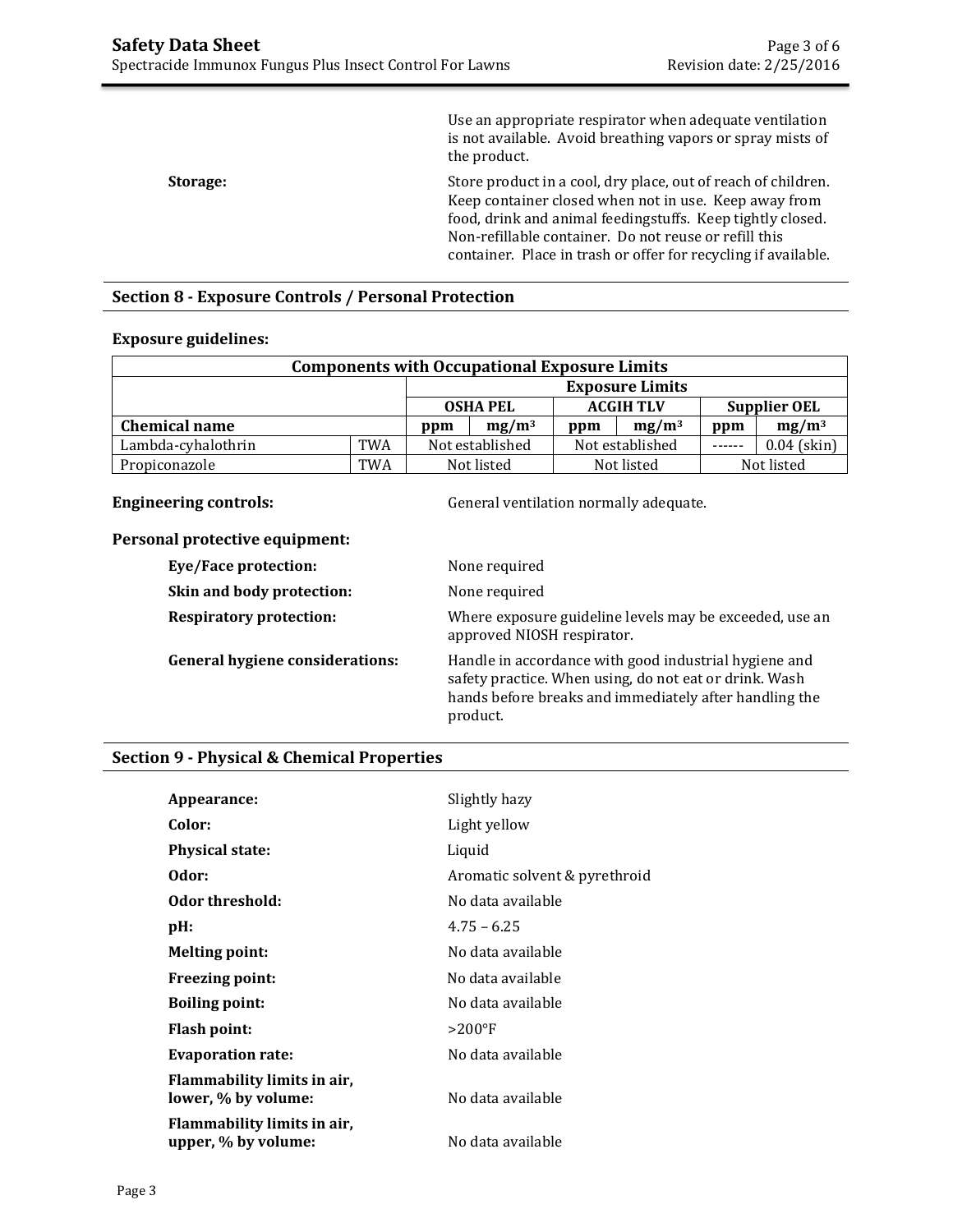| Vapor pressure:               | No data available  |
|-------------------------------|--------------------|
| Vapor density:                | No data available  |
| Relative density @ 20°C:      | 1.005              |
| Octanol/water coefficient:    | No data available  |
| Auto-ignition temperature:    | No data available  |
| Decomposition temperature:    | No data available. |
| Solubility:                   | Soluble in water   |
| % Volatile organic compounds: | 02                 |
|                               |                    |

### **Section 10 - Chemical Stability & Reactivity Information**

#### **Reactivity**

| Conditions to avoid:<br>Incompatible materials: | Do not mix with other chemicals.<br>Avoid strong oxidizers. |                                              |
|-------------------------------------------------|-------------------------------------------------------------|----------------------------------------------|
| <b>Chemical stability</b>                       |                                                             |                                              |
| <b>Product stability:</b>                       |                                                             | Stable under recommended storage conditions. |
| <b>Other</b>                                    |                                                             |                                              |
| Hazardous decomposition products:               | None known                                                  |                                              |
| <b>Possibility of hazardous reactions:</b>      |                                                             | Hazardous polymerization does not occur.     |

# **Section 11 - Toxicological Information**

| Primary eye irritation:         | Non-irritating (EPA tox. category IV)          |
|---------------------------------|------------------------------------------------|
| <b>Primary skin irritation:</b> | Non-irritating (EPA tox. category IV)          |
| Acute dermal:                   | $LD_{50}$ > 5000 mg/kg (EPA tox. category IV)  |
| Acute inhalation:               | $LC_{50} > 2$ mg/L (EPA tox. category IV)      |
| Acute oral:                     | $LD_{50} = 3129$ mg/kg (EPA tox. category III) |
| Sensitization:                  | Not a skin sensitizer.                         |
| <b>Chronic effects:</b>         | No data available                              |
| Carcinogenicity:                | No data available                              |
| <b>Mutagenicity:</b>            | No data available                              |
| <b>Reproductive effects:</b>    | No data available                              |
| Teratogenicity:                 | No data available                              |
| <b>Ecotoxicity:</b>             | No data available                              |
|                                 |                                                |

# **Section 12 - Ecological Information**

| <b>Environmental effects:</b>          | No data available           |
|----------------------------------------|-----------------------------|
| <b>Aquatic toxicity:</b>               | Toxic to aquatic organisms. |
| Persistence / degradability:           | No data available           |
| <b>Bioaccumulation / accumulation:</b> | No data available           |
| <b>Partition coefficient:</b>          | No data available           |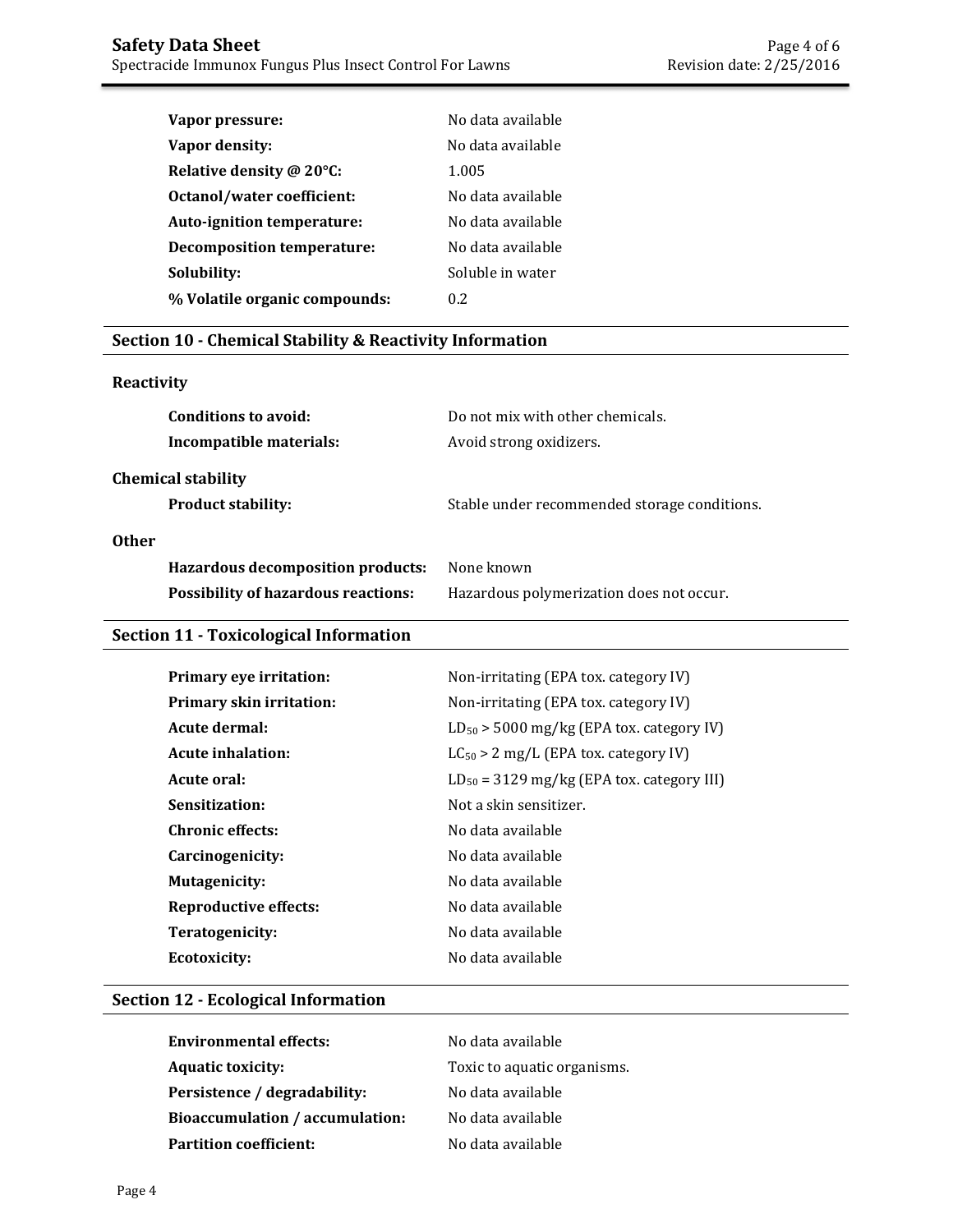# **Mobility in environmental media:** No data available

**Chemical fate information:** No data available

### **Section 13 - Disposal Considerations**

| Waste codes:                            | Not available                                          |
|-----------------------------------------|--------------------------------------------------------|
| Disposal instructions:                  | Dispose in accordance with all applicable regulations. |
| Waste from residues/unused<br>products: | Not available                                          |
| Contaminated packaging:                 | Not available                                          |

#### **Section 14 - Transportation Information**

| <b>U.S. Department of Transportation</b><br>(DOT): | Not regulated                                                                                                                       |
|----------------------------------------------------|-------------------------------------------------------------------------------------------------------------------------------------|
| <b>IATA:</b>                                       |                                                                                                                                     |
| For quantities $<$ 5kg/5L ship as:                 | Not regulated                                                                                                                       |
| For quantities $\geq$ 5kg/5L ship as:              | UN3082, Environmentally Hazardous Substance, Liquid,<br>N.O.S., (Lambda-cyhalothrin), Marine Pollutant, Limited<br>Quantity, 9, III |
| IMDG:                                              |                                                                                                                                     |
| For quantities $<$ 5kg/5L ship as:                 | Not regulated                                                                                                                       |
| For quantities $\geq$ 5kg/5L ship as:              | UN3082, Environmentally Hazardous Substance, Liquid,<br>N.O.S., (Lambda-cyhalothrin), Marine Pollutant, Limited<br>Quantity, 9, III |

# **Section 15 - Regulatory Information**

| 29 CFR 1910.1200 hazardous chemical<br><b>Occupational Safety and Health</b><br><b>Administration (OSHA):</b> | No.            |
|---------------------------------------------------------------------------------------------------------------|----------------|
| <b>CERCLA (Superfund) reportable</b><br>quantity:                                                             | Not available  |
| <b>Hazard categories</b>                                                                                      |                |
| <b>Superfund Amendments and Reauthorization Act of 1986 (SARA):</b>                                           |                |
| Immediate Hazard                                                                                              | No.            |
| Delayed Hazard                                                                                                | No.            |
| Fire Hazard                                                                                                   | N <sub>0</sub> |
| Pressure Hazard                                                                                               | No.            |
| Reactivity Hazard                                                                                             | Nο             |
| <b>Section 302 extremely hazardous</b>                                                                        |                |
| Substance:                                                                                                    | No.            |
| Section 311 hazardous chemical:                                                                               | No.            |
| <b>Clean Air Act (CAA):</b>                                                                                   | Not available  |
| <b>Clean Water Act (CWA):</b>                                                                                 | Not available  |
| <b>State regulations:</b>                                                                                     | None           |